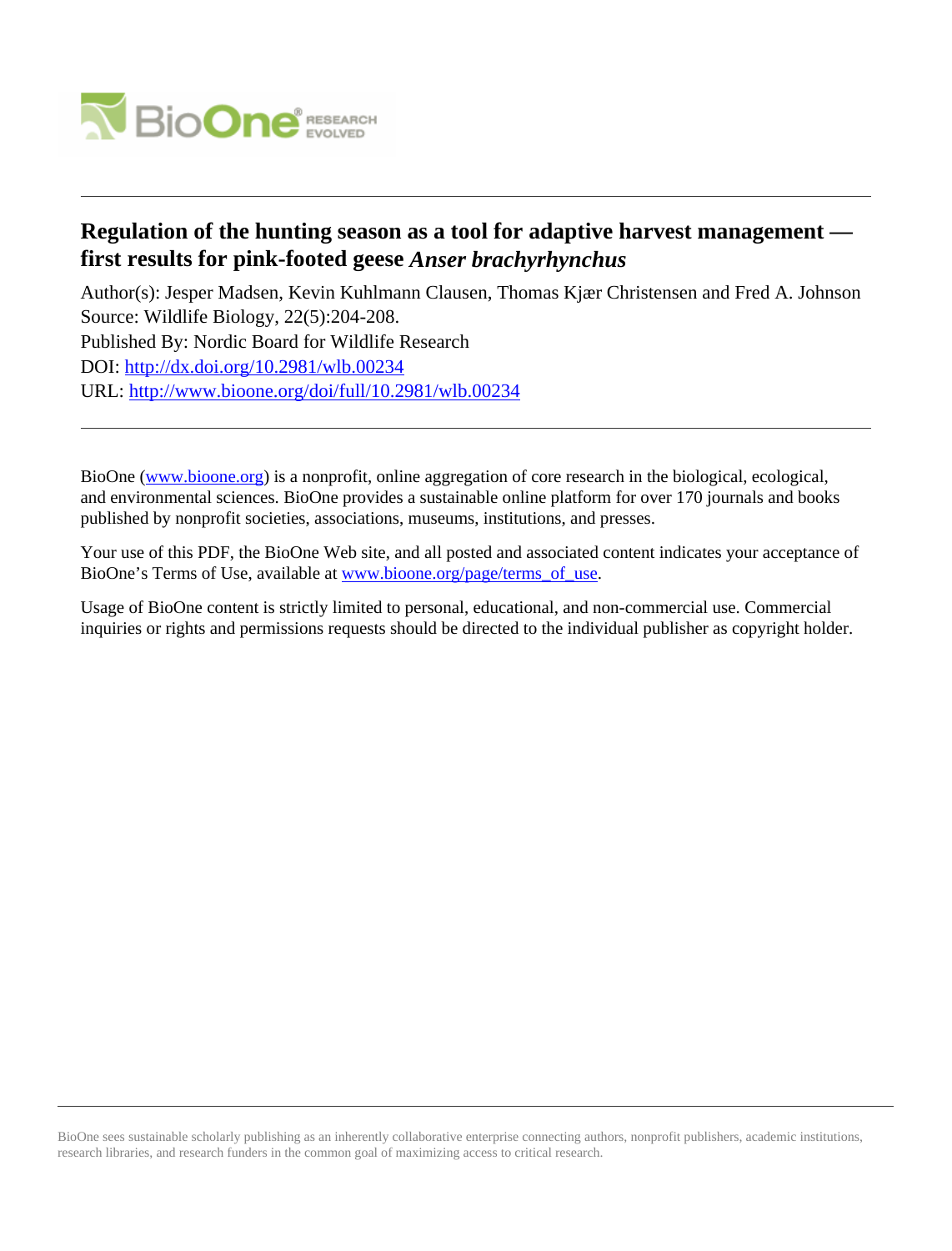# **Regulation of the hunting season as a tool for adaptive harvest management – first results for pink-footed geese** *Anser brachyrhynchus*

#### **Jesper Madsen, Kevin Kuhlmann Clausen, Thomas Kjær Christensen and Fred A. Johnson**

*J. Madsen (jm@bios.au.dk), K. Kuhlmann Clausen and T. Kjær Christensen, Dept of Bioscience, Aarhus University, Kalø, Grenåvej 14, DK-8410 Rønde, Denmark. – F. A. Johnson, Wetland and Aquatic Research Center, U.S. Geological Survey, Gainsville, FL, USA*

Adjustment of hunting season length is often used to regulate harvest of waterbirds but the effects are disputed. We describe the first results of season length extension on the harvest of the pink-footed goose, which has been selected as the first test case of adaptive harvest management of waterbirds in Europe. In Denmark, the season (previously 1 September to 31 December) was extended to include January in 2014–2015 with the aim to increase the harvest and, in the longer term, reduce the population size. The total harvest in Denmark increased by 52% compared to previous years, and almost 50% of the Danish harvest was taken in the January extension. In the course of the hunting season, the proportion of adults in the bag increased. In this case, the outcomes from the first extension of season suggest that season length adjustment can be an effective tool to regulate harvest, though dependent on winter weather conditions and hunters' motivation for shooting geese.

Hunting of waterfowl species has a long history in northwest Europe, and today hunting of ducks and geese is still considered to be of high recreational value (Todd 1979, Kear 1990). Hunting affects population numbers directly by increased mortality, and although this mortality may be additive or partially compensated (Cooch et al. 2014), several studies have documented that hunting can restrict population growth of quarry species (Gauthier et al. 2001, Duncan et al. 2002). As a consequence, hunting can serve as a management tool to control species abundance.

Regulation of the impact of hunting is most often done by either placing a limit on the number of individuals shot (bag limits), adjusting the length of the open season or the timing of the season. While bag limits can effectively confine the annual harvest by reducing numbers shot (Martin and Carney 1977, Boyd 1983), this approach has so far not been used in a European waterfowl hunting context and been met by skepticism among hunters because of its restrictions on personal liberty and proportionally large impact on a small group of hunters. On the other hand, adjusting the length or the timing of the hunting season affects all hunters equally, and has been used to regulate hunting by law across several European countries (Sinclair et al. 2006, Christensen and Hounisen 2014). Recently, however, Sunde and Asferg (2014) pointed out that changes in season length might not always translate into a corresponding effect on harvest

of a given game population. This may partly be due to the fact that the changes were not of sufficient length to make a significant difference or because hunters compensated for the shorter season by going out more often. Hence, it remains questioned whether the length of the hunting season can reliably predict harvest (or rate).

In light of uncertainties of what drives waterbird population dynamics, their response to management actions as well as the effectiveness of various tools to regulate harvest, adaptive harvest management has been introduced to regulate harvest of waterbirds in North America (Nichols et al. 2007) and, more recently, for so far one goose population in Europe (Madsen and Williams 2012, Johnson et al. 2014a). In this context, the first European test case of an International Species Management Plan on the Svalbard breeding population of the pink-footed goose *Anser brachyrhynchus*, including an adaptive harvest management framework (<http://pinkfootedgoose.aewa.info/>), is a valuable example to learn from experiences of controlling harvest andmight be used to guide decisions on sustainable harvest of migratory birds in the future. In the case of pink-footed geese, adaptive harvest management has been chosen as an instrument to maintain a total spring population size of approximately 60000 birds (in order to avoid excessive crop damage and degradation of vulnerable tundra vegetation). In 2012, when the management plan was officially adopted by the parties of the African–Eurasian Waterbird Agreement (AEWA), the population had been increasing and totaled  $>80000$  birds despite hunting. The initial management task was therefore to increase harvest and reduce numbers (Johnson et al.

This work is licensed under a Creative Commons Attribution 4.0 International License (CC-BY) < http://creativecommons.org/ licenses/by/4.0/>.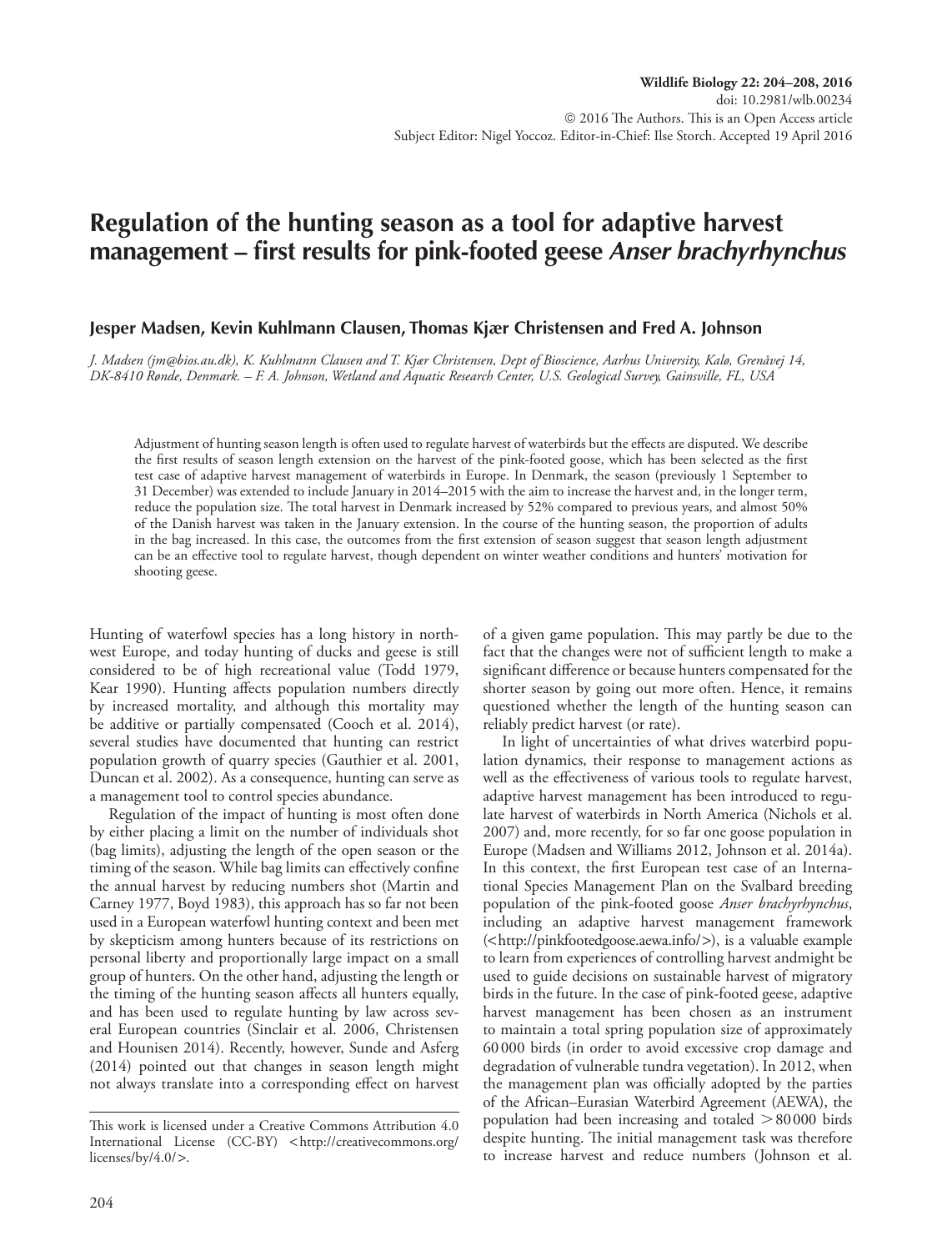2014a). To achieve this goal the Danish government decided on a temporary extension of the pink-footed goose hunting season, and thus for the 2014/2015 winter the existing open season running from September to December (and including January on the marine territory) was extended to include January on land as well.

In this study we evaluate the early results of extending the pink-footed goose hunting season, and assess to what degree the regulation of season length affected total harvest and population size. In addition, we investigate how numbers and age composition of shot birds developed during the September–January period, to better understand what impact the one month extension had on the total bag.

## **Methods**

#### **Focal population**

The Svalbard-breeding population of the pink-footed goose migrates via Norway to wintering grounds in Denmark, the Netherlands and Belgium. It has increased from less than 20000 in the 1960s to more than 80 000 around 2010–2012, but has declined to a level around 60 000– 70 000 in 2014 (Madsen et al. 2015a, b; <http://pinkfoot edgoose.aewa.info/node/195/>; accessed 30 March 2016). The pink-footed goose has an open hunting season in Norway (10 August to 23 December), including Svalbard (20 August to 31 October) and Denmark (1 September to 31 December on land; on the marine territory and outside EU Special Protection Areas until 15 January and, since 2011, until 31 January). The species is protected in the Netherlands and Belgium. Despite that intensive marking of the population has taken place since the late 1980s, there are very few recoveries of dead ringed birds outside Denmark and Norway, suggesting that only few geese originating from the Svalbard population are shot outside these two countries (Madsen et al. 2014, Madsen unpubl.).

The AEWA International Species Management was launched to find management solutions to increasing agricultural conflicts in wintering and staging areas as well as signs of increasing grazing impacts on vulnerable tundra vegetation in the breeding areas (Madsen and Williams 2012).

#### **Total hunting bag**

The total Danish hunting bag of pink-footed geese was obtained from the Danish bag statistics run by the Danish Nature Agency and the Danish Centre for Environment and Energy (DCE), based on hunters' obligation to report shot game by the end of the hunting season. Until 2010 hunters reported their bags in groups of species (e.g. "geese", "dabbling ducks" etc.), and the proportional contribution of individual species to this group was inferred from the distribution of wings available from the Danish Wing Survey based on voluntary contributions from hunters across Denmark (<www.bios.au.dk/vinger>). From 2011 onwards reporting to the Danish bag statistics were made speciesspecific, and hunters hereafter reported the number of shot game on a level of individual species. As a consequence, the method used to derive total bag of pink-footed geese differed slightly before and after this change, but data from recent years (where both approaches have been run in parallel) show that they produce very similar results (Christensen unpubl.). The wing survey has been maintained in order to estimate seasonal and age distributions of harvest.

In Norway, hunters must pay for a hunting license with a mandatory species-specific hunting bag report to Statistics Norway (<www.ssb.no/>). Numbers of species shot at county level are reported and data is available from 1992 onwards.

#### **Temporal distribution of harvest**

The temporal distribution of the total Danish harvest within the September–January open season was assessed from the temporal distribution of wings from pink-footed geese reported in the Danish wing survey, and temporal distribution of marked birds reported shot during the open season. Goose wings submitted to the wing survey always include date of retrieval, and therefore give a measure of the temporal distribution of the entire bag. Recoveries of marked birds by hunters is likewise accompanied by date of the harvest, and although sample size is relatively small compared to the wing survey data, this data set serves as a valid independent measure of harvest distribution across the open season.

#### **Age composition of the hunting bag**

All wings submitted to the Danish wing survey were identified to species and aged as juveniles (first-winter birds produced in the previous breeding season) or adults (older birds), respectively, based on feather characteristics (Boyd et al. 1975, Carney 1993). This ageing enables a description of age distribution of the bag across the entire hunting season, and should indicate whether the proportion harvested of different age groups changed during this period. It is well established for both pink-footed geese (Madsen 2010) and other waterfowl species (Calvert et al. 2005, Mitchell et al. 2008, Clausen et al. 2013) that juvenile birds are overrepresented in the hunting bag compared to the free-ranging population. Flocking behavior and naivety of young birds seems to be the most important drivers of this phenomenon (Madsen 2010). As a consequence, age distribution of shot birds cannot be used as a reliable measure of juvenile proportions in the population as a whole.

## **Results**

#### **Total hunting bag**

The pink-footed goose hunting bag for the 2014/2015 season totaled 14 800 birds, of which 89% were shot in Denmark and 11% in Norway (Fig. 1). The total Danish harvest increased from an average level of 8676 birds (95% CI: 7848–9503) in 2010–2013 to 13 200 in 2014, i.e. an increase of 52.1%. In 2010–2013 the Norwegian harvest totaled a mean of 2625 birds (95% CI: 1427–3822) which was not significantly different from the 1600 birds shot in 2014.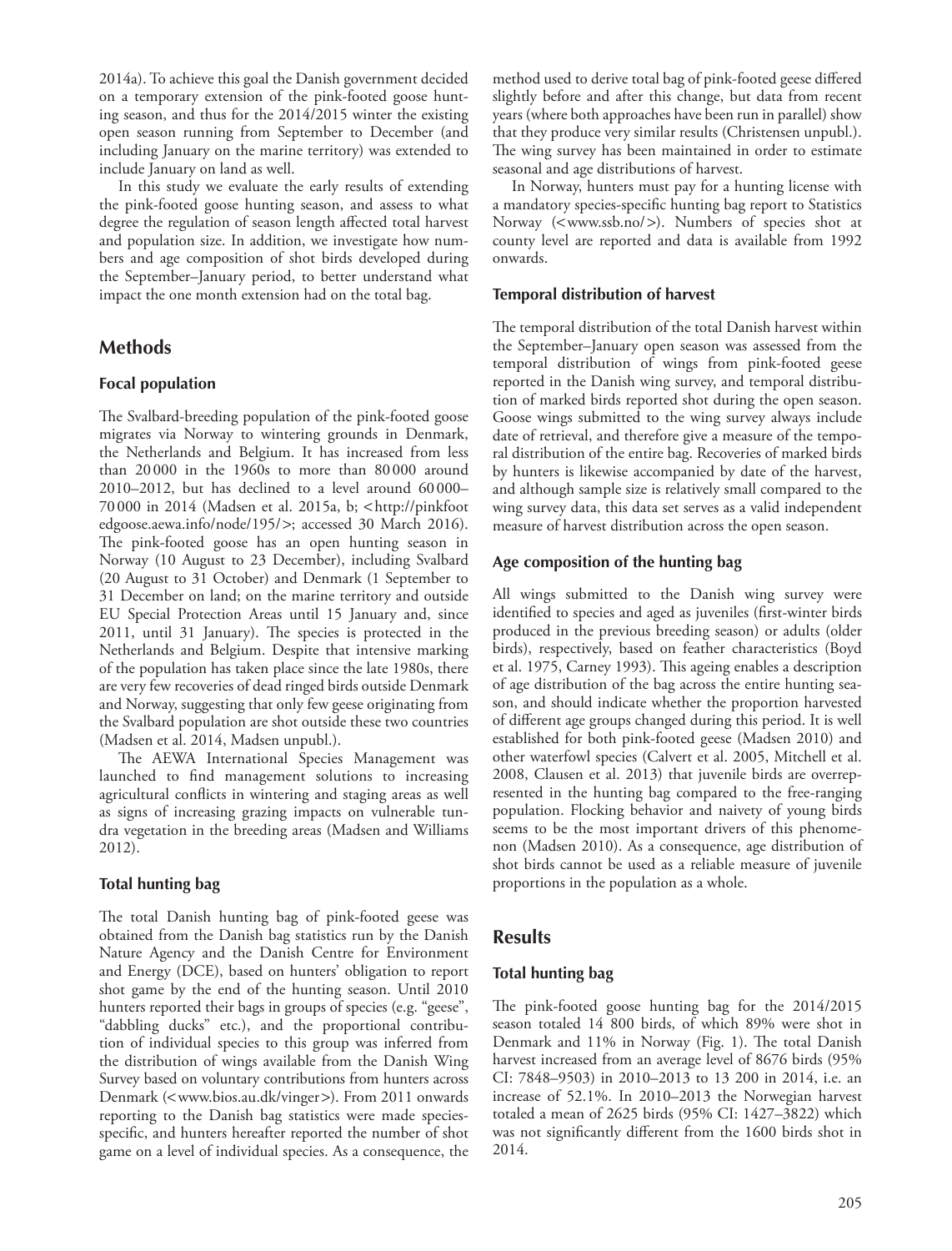

Figure 1. Total hunting bag of Svalbard-breeding pink-footed geese during 1990–2014.

#### **Distribution of harvest**

Data from the Danish wing survey and recoveries of shot marked birds both strongly indicated that most birds were shot in January, and thereby the extended period of the open season. 47% of all wings from pink-footed geese submitted to the wing survey ( $n=383$ ) were shot during the January extension, corresponding to approximately 6200 birds (Fig. 2). Likewise, 57% of all recovered marked birds  $(n=23)$  were



Figure 2. Seasonal distribution of the hunting bag of pink-footed geese in Denmark derived from the total annual harvest divided into half-monthly intervals based on the relative distribution of wings submitted to the Danish wing survey in 2010/2011–  $2013/2014$  (solid line;  $n = 679$ ) and  $2014/2015$  (dashed line;  $n=383$ ). Error bars indicate the standard error for each period across the four years.

received during the same period (Fig. 3). Collectively these two data sets strongly point towards a large effect of extending the open season to include January. Before the January extension of hunting on land, an average of 3.4% of the annual harvest (equivalent to 285 birds) was taken in January on the marine territory.

#### **Age composition of the hunting bag**

In 2014/2015 age composition of the Danish bag changed during the course of the season ( $\chi^2$  = 45.52, DF = 4,  $p<0.001$ ; Fig. 4). In September the bag was composed of 53% juveniles and 47% adults, gradually declining to 11%



Figure 3. Temporal distribution of shot and recovered marked pink-footed geese during September–January 2014/2015 (n = 23).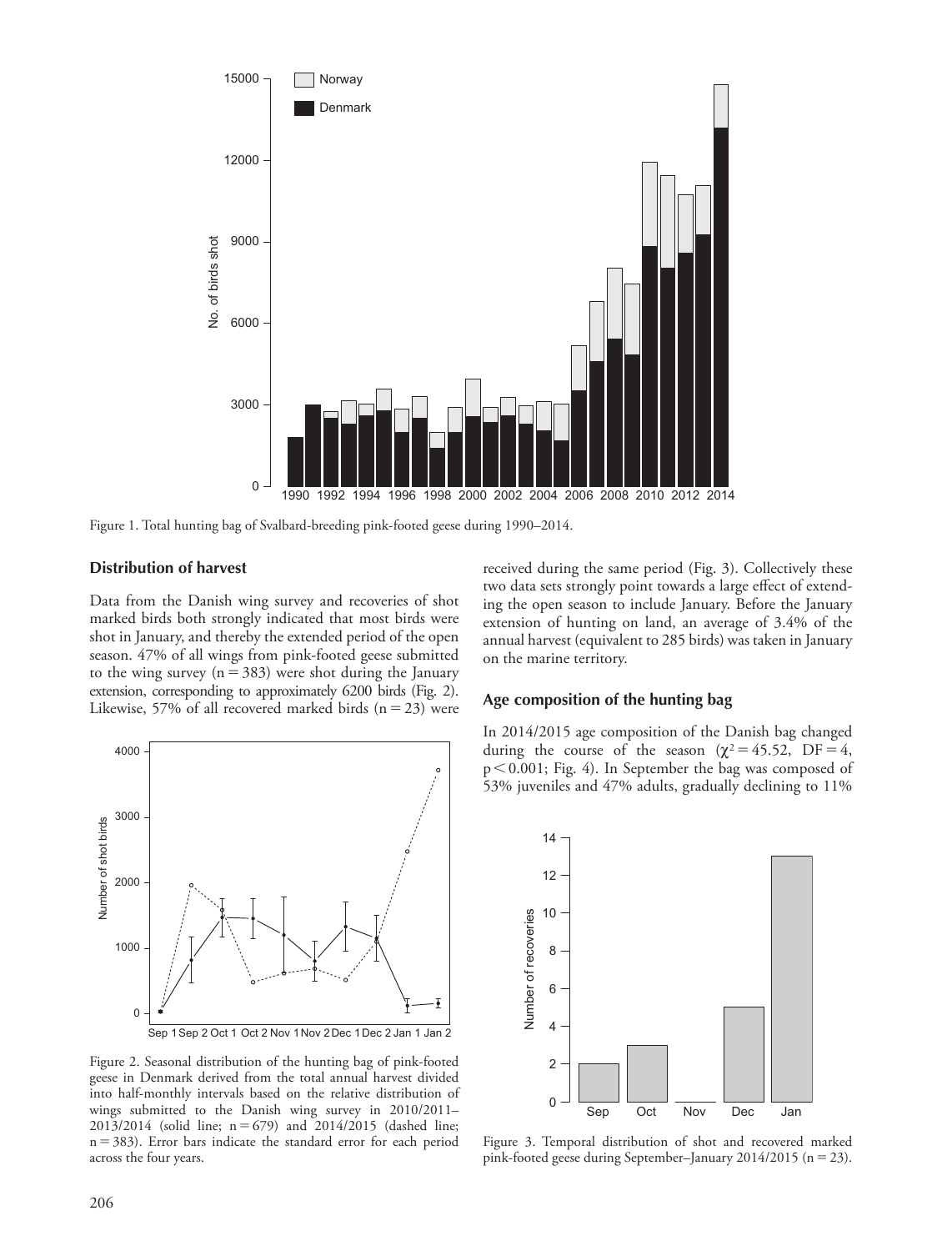

Figure 4. Age composition of the pink-footed goose hunting bag during September–January 2014/2015, based on voluntarily submitted wings to the Danish Wing Survey. Black: adults; grey: juveniles.

and 89% in December and 13% and 87% in the extended January period.

### **Discussion**

Following the January 2015 extension of the pink-footed goose hunting season on land, total hunting bag was considerably higher than all previous years with available data. The harvest of pink-footed geese in Denmark has grown considerably in the recent decade, partly explained by a parallel growth in population size, partly by a sudden change in migratory behavior whereby an increasing proportion of the population remained in Denmark during autumn and winter, exposing the population to a higher hunting pressure (Madsen et al. 2015a). However, the increase in the 2014/2015 season cannot be explained by these relationships as both the population size as well as the proportion of geese staging in Denmark have stagnated in recent years (Madsen et al. 2015b). In Norway where no change in season length or other regulation took place in recent years, the number of pink-footed geese shot remained relatively stable. The temporal distribution of harvest within the season in Denmark indicated that the January extension accounted for roughly half of the entire harvest, strongly suggesting a growing hunting pressure as a result of the longer season. Hunters' response to changes in season length is obviously an important factor for the outcome of such initiatives; in this case hunters clearly took advantage of the extra hunting opportunity by increasing their activity rather than spreading out the number of outings over the extended hunting season.

Although our first data indicate a strong effect of extending the open season of pink-footed geese, a recent review of effects of changes in season length reveal that this might not always be the case (Sunde and Asferg 2014). Explanations of the strong response in pink-footed goose harvest may relate to several factors. For one thing, pink-footed geese are known to return from more southerly wintering grounds in Belgium and the Netherlands to Denmark during late December–early January, thereby boosting the number of geese present in the period of the extension (Madsen et al. 1999). Within the most recent decade the majority of geese have actually remained in Denmark throughout the autumn and winter (Madsen et al. 2015a). Also, the number of waterbird species with an open January season on land is rather restricted (e.g. hunting season of dabbling ducks closes on 31 December), and mainly open to specialized offshore waterfowl hunting. The majority of traditional waterfowl hunters may therefore, and to a greater extent than expected, have turned towards the novel opportunity of terrestrial goose hunting in January, including hunting of pink-footed geese. In addition, January is probably a time of relatively little available food, and geese might have to move further inland and scatter in several smaller flocks, potentially increasing their exposure to hunters. When conditions get too harsh, however, pink-footed geese leave Denmark and move to more southern wintering areas in the Netherlands and Belgium (Madsen et al. 1999). In years with cold and snowy January conditions, January harvest may therefore be substantially less than reported here, as January 2015 was relatively mild in Denmark (average 3.0°C versus 1.5°C for 2001–2010; <www.dmi.dk/vejr/arkiver/maanedsaesonaar/ vejret-i-danmark-vinteren-2014-2015>; accessed 30 March 2016). However, since the start of the marking program on pink-footed geese in the late 1980s, there has only been three winters with a cold spell induced exodus of birds from Denmark in January (Madsen et al. 1999, 2014); hence the situation in January 2015 can be regarded as normal. December 2014 was also milder than average (3.3°C versus 2.2°C); hence, the increased level of hunting in January cannot be explained by hunters compensating for reduced opportunities due to adverse weather in the month before.

The gradual decline in juvenile proportions across the open season might be explained by a combination of factors. The temporal changes in age composition of the hunting bag may be driven by the comparatively higher hunting mortality of juvenile birds, leading to a reduction in the juvenile segment of the population as the season progresses. However, juveniles may also increasingly learn to avoid hunting, leading to a gradual decline in the juvenile age bias of the hunting bag, further strengthening these patterns. Such changes in the age bias of shot birds across a single season have also been reported for greater snow geese *Chen caerulescens atlanticus* (Calvert et al. 2005) and wigeon *Anas penelope* (Fox et al. 2015). It has previously been shown that adult survival is the most important demographic driver of population dynamics in species which are relative long-lived such as geese (Lebreton and Clobert 1991). As a consequence, the proportionally higher take of adult birds in the late season and January extension are likely to have greater impacts on population change than early season harvest when juveniles make up a larger proportion of the bag.

Simulation modelling of the impacts of harvest on the population size of pink-footed geese has predicted that an